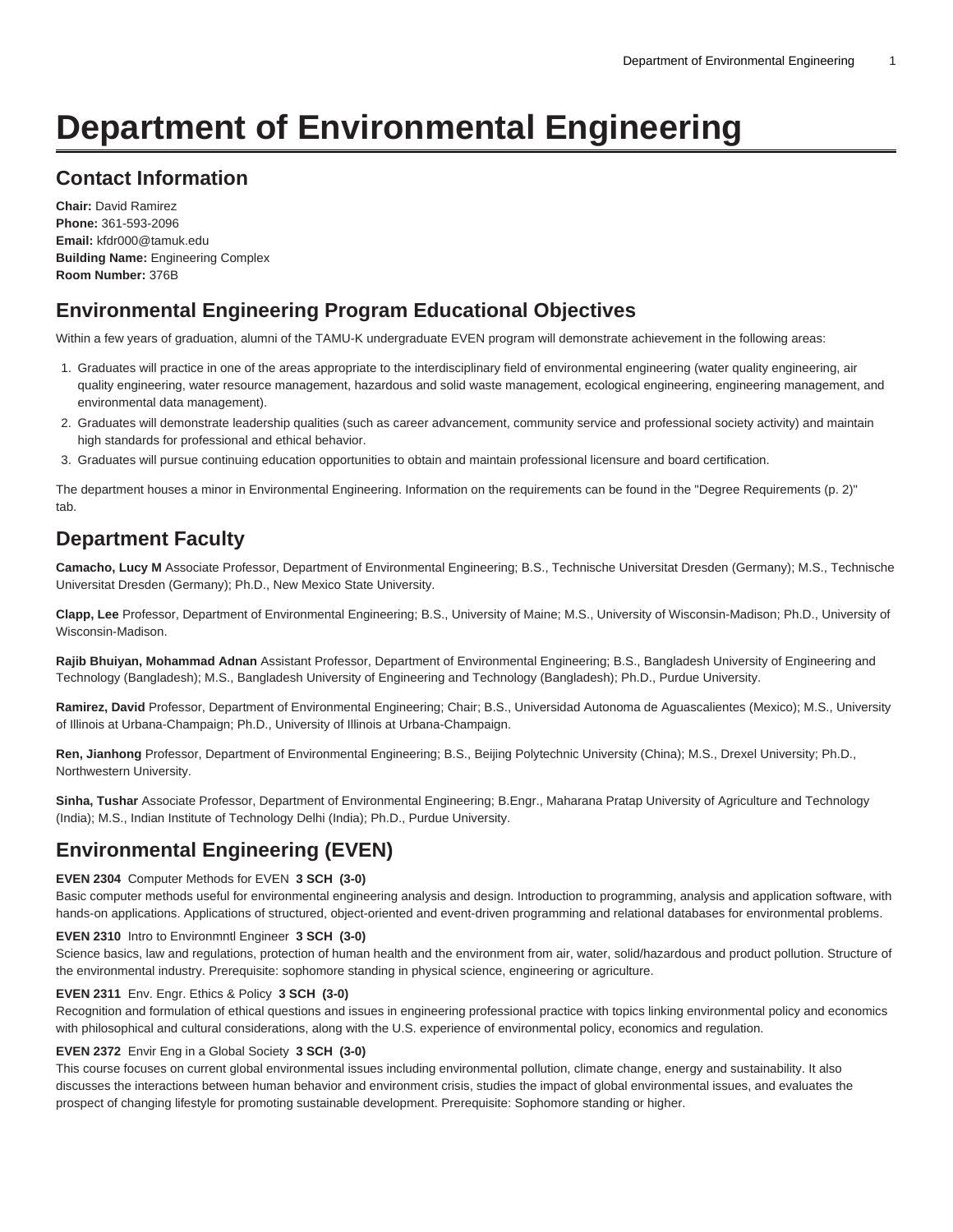#### **EVEN 3320** Chemical Principles for EVEN **3 SCH (3-0)**

Fundamental chemical principles for determination of the source, fate, and transformation of chemical compounds in natural and polluted environments. Climate change, air pollution, stratospheric ozone depletion, pollution and treatment of water sources, and the utilization of insecticides and herbicides. Prerequisite: CHEM 1312, CHEM 1112.

#### **EVEN 3321** Environmental Engineering Lab **3 SCH (0-1-0-4)**

Overview of contaminant transport and partitioning processes, chemical processes, biological processes, and particle dynamics and separations processes. Design and performance of experiments to generate data for environmental engineering design. Statistical analyses and interpretation of experimental data. Prerequisites: CHEM 1312/CHEM 1112. Fee: \$30.00

#### **EVEN 3328** Environ Engi Process Fundamntl **3 SCH (3-0)**

Physicochemical fundamentals and applications using mass and energy balances for the design of water treatment systems with consideration of water characteristics, reaction kinetics, and process reactors. Fundamental principles are used in environmental engineering processes for water and air quality applications. Prerequisite: EVEN 2310.

#### **EVEN 3336** Environmental Microbiology **3 SCH (3-0)**

Use and control of microorganisms in engineered systems and the effects of microorganisms on the environment and on human activity, health, and welfare. Microbial structure, function, growth, metabolism, and diversity, as well as microbial involvement biogeochemical cycling and in water and waste treatment, waterborne diseases, and pollution control. Prerequisite: CHEM 1311.

#### **EVEN 3399** Nuclear Environment Protection **3 SCH (3-0)**

Nuclear fuel cycle and associated environmental impacts and safety concerns related to nuclear chemistry, nuclear physics, health physics, and environmental engineering. Prerequisite: junior standing.

#### **EVEN 4102** Environ Engineering Design I **1 SCH (1-0-1)**

Application of the scientific, engineering, technical and communications skills to develop engineering alternatives and economics analysis for an environmental engineering design topic. Students will meet one hour per week with an additional hour of recitation period to present ideas and proposal work products to the instructor. Corerequisites: CEEN 3392, EVEN 3320, EVEN 3328.

#### **EVEN 4105** Engineering Management **1 SCH (1-0)**

Principles and fundamentals of engineering management and leadership. Prerequisite: junior or senior standing.

#### **EVEN 4301** Water and Wastewater Treatment **3 SCH (3-0)**

Engineering analysis and design of water and wastewater treatment processes. Water quality evaluation; physical, chemical, and biological treatment systems; design of facilities for production of drinking water and treatment. Prerequisites: MATH 3320, EVEN 2310, EVEN 3320.

#### **EVEN 4303** Environ Engr Design II (WI) **3 SCH (3-0)**

The application of environmental engineering principles, including sustainability and economic criteria to a comprehensive air pollution control design problem. Computer software is utilized as a design aid. Prerequisites: EVEN 3320, EVEN 3328, EVEN 4386.

#### **EVEN 4304** Water Res. & Adv. Comp. Meth. **3 SCH (3-0-1)**

Application of advanced computer techniques and methods for numerical analysis and solution of complex environmental engineering problems including geospatial analysis, mathematical model development and numerical solutions to non-linear differential equations, and their applications to water resources problems. Prerequisite: EVEN 2304 or equivalent.

#### **EVEN 4306** Solid & Hazard Waste Fundamntl **3 SCH (3-0)**

Solid and hazardous waste engineering and planning. Landfill technology development and design. Waste to energy concepts and technology development, and resource conservation and recovery perspectives. Prerequisite: Senior standing in engineering

#### **EVEN 4308** Wastewater Treatment **3 SCH (3-0)**

Engineering analysis and design of water and wastewater treatment processes focused principally on biological treatment systems. Water quality evaluation and design and operation of biological and other wastewater treatment systems; design of facilities for wastewater treatment. Prerequisite: Senior standing in engineering.

#### **EVEN 4336** Selected Topics **1-3 SCH (1-3)**

One or more topics of environmental engineering. May be repeated when topic changes. Prerequisite: senior standing.

#### **EVEN 4386** Air Pollution Control **3 SCH (3-0)**

A fundamental approach to air pollutants classification, sources and effects; theories of air quality, air pollution control and atmospheric science; control technologies of particulate and gaseous air pollutants, and process design variables; introduction to air pollution meteorology and dispersion modeling. Prerequisites: Senior standing in engineering. Credit may not be obtained in both CHEN 4386 and EVEN 4386.

#### **EVEN 4399** Internship in Env. Engineering **1-3 SCH (1-3)**

Internships in industry, government or consulting companies, designed to broaden the skills obtained through curricular education. Prerequisite: junior or senior standing.

### <span id="page-1-0"></span>**Major**

• [Environmental Engineering, B.S.](https://catalog.tamuk.edu/undergraduate/engineering/environmental/environmental-engineering-bs/)